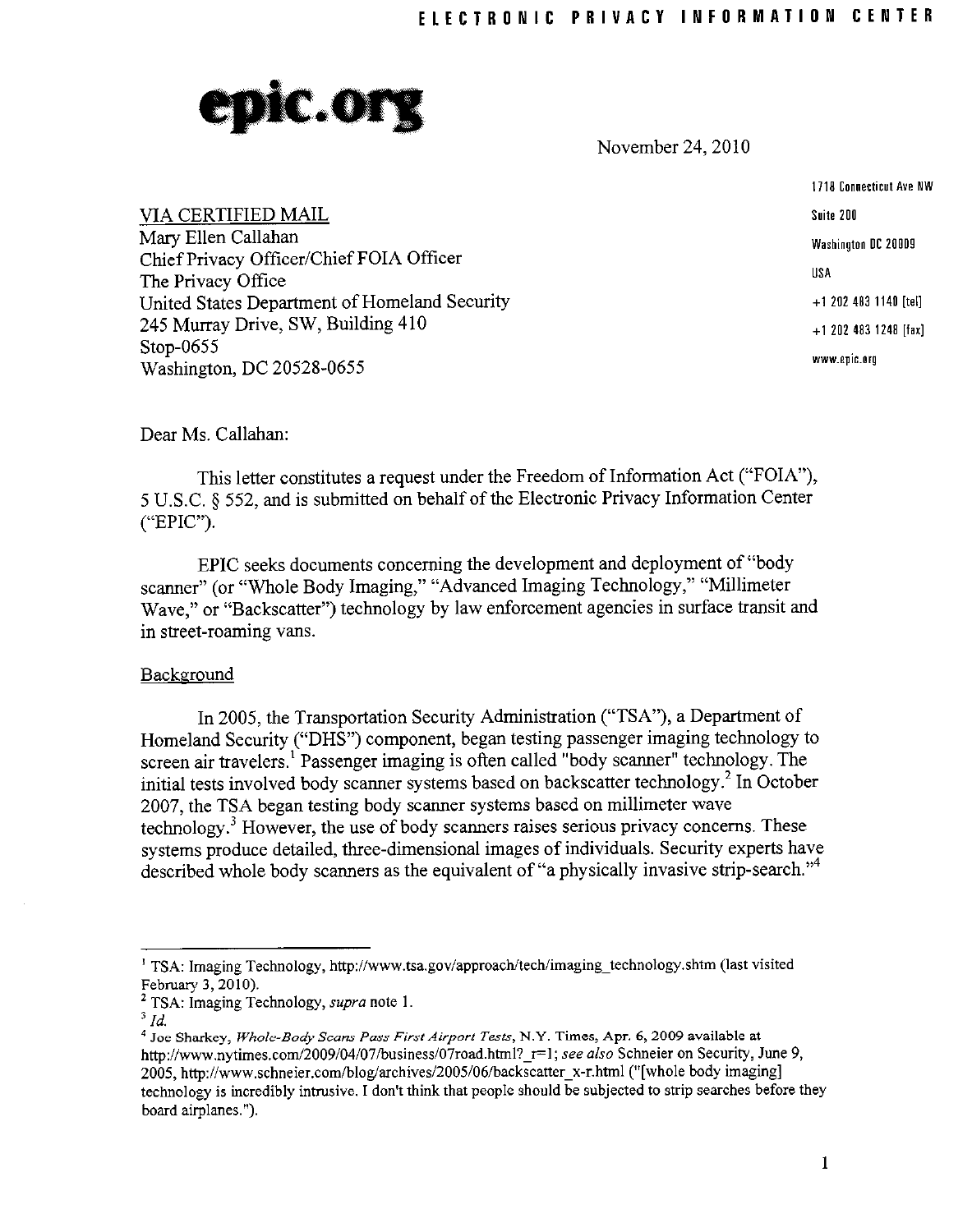In March 2010, the Department of Homeland Security released a Surface Transportation Security Priority Assessment which detailed the agency's plans to conduct risk assessment and implement new technology in America's surface transportation systems, including "Mass Transit, Highways, Freight Rail, and Pipelines..."<sup>55</sup> One of the stated goals of DHS is "Creating a more stringent, less opportunistic environment for terrorist attack planning (e.g., non-intrusive inspection devices, canine teams, random bag checks, VIPRs, and counter-surveillance)."<sup>6</sup>

Body scanner devices have previously been tested at surface transportation stations in both the U.S. and abroad. In 2006, millimeter wave machines were tested at a New Jersey train station. Before getting on the train at the Exchange Place station in New Jersey, PATH train riders had to pass through a body scanner machine.<sup>7</sup> The Department of Homeland Security has acknowledged that both passive and active millimeter wave technology was employed in this setting.<sup>8</sup> In the summer of 2009, the PATH train system, in conjunction with the Department of Homeland Security, once again tested body scanner technology on PATH travelers.<sup>9</sup>

Manufacturers of body scanner technology have long envisioned its use in subway terminals. Pacific Northwest National Laboratory, the company responsible for the development of the L-3 millimeter wave machine has pitched the technology as providing "a new level of safety and security to public arenas, such as airports and subway terminals  $\cdots$ <sup>10</sup>

Recent news stories have also documented the implementation of body scanner technology in vans that are able to scan other vehicles while driving down public roadways.<sup>11</sup> These vans, known as "Z Backscatter Vans," are capable of seeing through vehicles and clothing and routinely store the images that they generate.<sup>12</sup>

<sup>5</sup> U.S. Department of Homeland Security, *Surface Transportation Security Priority Assessment,* March 2010, available at http://www.whitehouse.gov/sites/default/files/rss\_viewer/STSA.pdf.

 $6$   $Id$ 

<sup>7</sup> Security Solutions, *Train Passengers Subjected to Infrared Body Scans,* July 14,2006, http://securitysolutions.com/news/TrainBodyScans/.

<sup>&</sup>lt;sup>8</sup> U.S. Department of Homeland Security, *Privacy Impact Assessment for the Rail Security Pilot Study* Phase II at PATH, July 12, 2006, available at

www.dhs.gov/xlibrary/assets/privacy/privacy pia st railpilot.pdf.

<sup>9</sup> Paul Cox, *Port Authority Tests Security Technology at PATH Stattons,* NJ.com, June 9, 2009,

http://www.nj.com/news/index.ssf/2009/06/port\_authority\_tests\_security.html.

<sup>10</sup> United States Department of Energy, A Decade of Discovery, *Millimeter Wave Technology Scans for More than Just Security," http://www.energy.gov/discovery/millimeter\_wave\_technology.html; Pacific* **Northwest National Laboratory,** *Millimeter Wave Technology Meets the Market,* 

<sup>&</sup>lt;sup>11</sup> Andy Greenberg, *Full Body Scan Technology Deployed in Street-Roving Vans, Forbes, Aug.* 24, 2010, http://blogs.forbes.com/andygreenberg/2010/08/24/full-body-scan-technology-deployed-in-street-rovingvans/?boxes=Homepagechannels.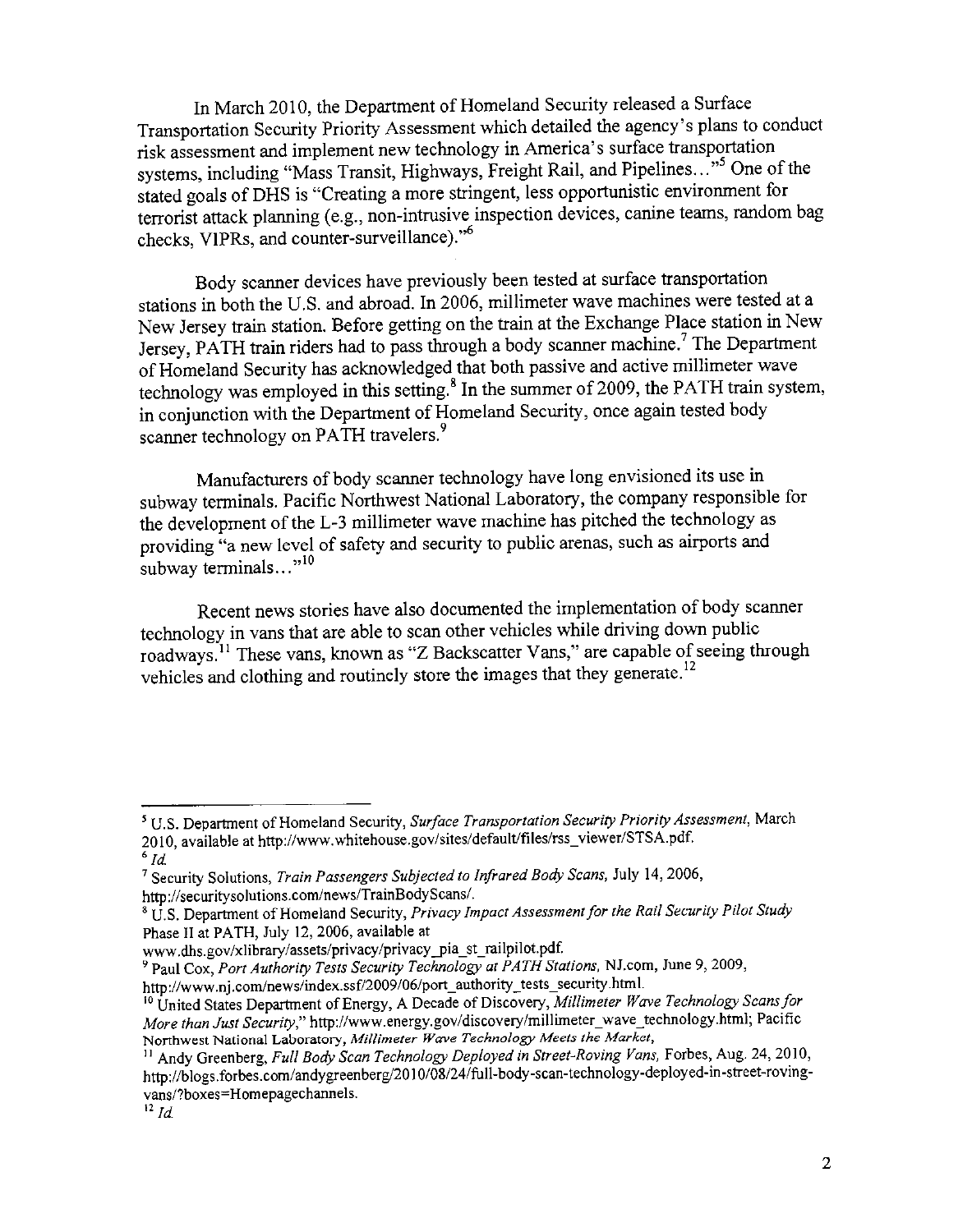## Documents Requested

EPIC requests copies of the following agency records:

1. All documents detailing plans by federal law enforcement agencies to implement body scanner technology in the surface transportation context.

2. All contracts, proposals, and communications with private transportation and shipping companies (including, but not limited to NJ PATH, Amtrak, and Greyhound) regarding the implementation of body scanner technology in surface transit.

3. All contracts, proposals, and communications with states, localities, tribes, and territories (and their subsidiaries or agencies) regarding the implementation of body scanners in surface transportation.

4. All documents detailing plans by federal law enforcement agencies to use "2 Backscatter Vans" or similar technology.

5. All contracts, proposals, and communications with the manufacturers of the "Z Backscatter Vans" or similar technology.

6. All contracts, proposals, and communications with states, localities, tribes, and territories (and their subsidiaries or agencies) regarding the implementation of "2 Backscatter Vans" or similar technology.

7. All images generated by the "Z Backscatter Vans" or body scanner technology that has been used in surface transit systems.

## Request for Expedited Processing

This request warrants expedited processing because it is made by "a person primarily engaged in disseminating information ... " and it pertains to a matter about which there is an "urgency to inform the public about an actual or alleged federal government activity." 5 U.S.C. § 552(a)(6)(E)(v)(II) (2008); *Al-Fayed* v. *CIA,* 254 F.3d 300,306 (D.C. Cir. 2001).

EPIC is "primarily engaged in disseminating information." *American Civil Liberties Union* v. *Department of Justice,* 321 F. Supp. 2d 24, 29 n.5 (D.D.C. 2004).

As described above, the use of body scanner technology is growing more widespread. The documents requested by EPIC will inform the public regarding the capahilities, uses, and effectiveness of these controversial scanners. Questions regarding the implementation of body scanner technology in a variety of contexts are being debated on a national and international level in the wake of the decision by DHS to deploy body scanner devices in U.S. airports.